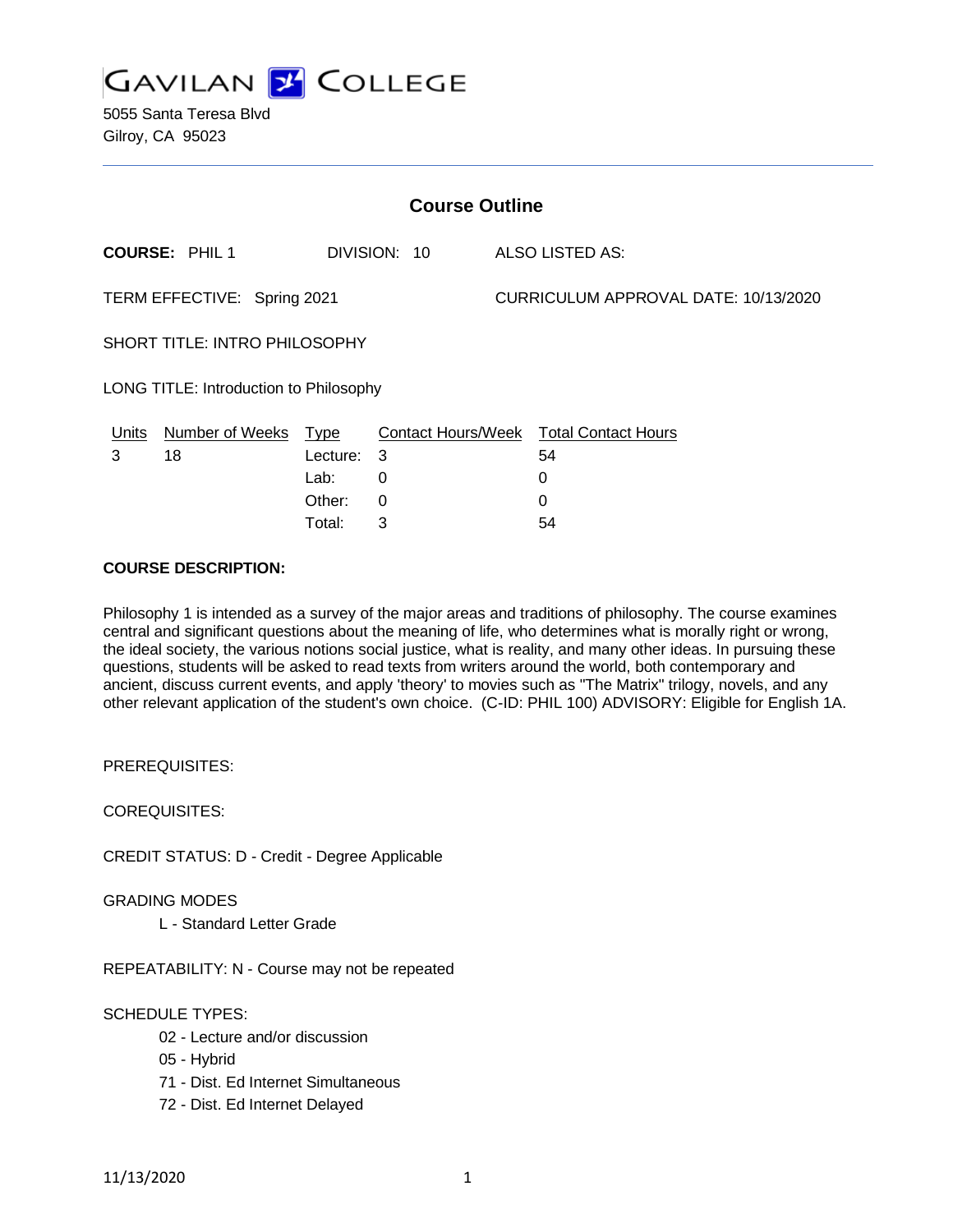## **STUDENT LEARNING OUTCOMES:**

1. Learners will demonstrate an understanding of philosophical methods, including argumentation, conceptual analysis, critical reading, and assumption questioning.

Measure: Essays, exams, and class discussions.

PLO: 1,3,4 ILO: 1,2,3 GE-LO: A1 - A9

Year assessed or anticipated year of assessment: 2016

2. Learners will examine the perennial problems and views from the history of philosophy and the general areas of philosophy, including Metaphysics (theories of reality), Epistemology (theories of knowledge), and Axiology (Ethics, Aesthetics, and Political Philosophy), and Logic.

Measure: Essays, exams, and class discussions.

PLO: 2,3,4,5 ILO: 1,2,3,4,5,6 GE-LO: A1 - A9,C3,C4,C6,C7 Year assessed or anticipated year of assessment: 2017

3. Learners will employ argumentation, conceptual analysis, critical reading, and assumption questioning after their examination of the perennial problems and views from the history of philosophy and the general areas thereof.

Measure: Essays, exams, and class discussions.

PLO: 1,3,4,5

ILO: 1,2,3,4

GE-LO: A1 - A9

Year assessed or anticipated year of assessment: 2017

PROGRAM LEARNING OUTCOMES:

After completing Philosophy courses, a student will be able to:

- 1. Analyze and critique an argument.
- 2. Effectively argue in support of an opinion.
- 3. Write an argumentative essay.
- 4. Define key terms of philosophical vocabulary relevant to the course.
- 5. Distinguish different areas of philosophy.
- 6. Understand some of the diverse assumptions and the values and attitudes that shape our lives.

# **CONTENT, STUDENT PERFORMANCE OBJECTIVES, OUT-OF-CLASS ASSIGNMENTS**

Curriculum Approval Date: 10/13/2020 **DE MODIFICATION ONLY**

WEEK 1 3 HOURS

overview of the definition and meaning of philosophy, the introduction of social agency, hegemony, perspective (the lens of subjectivity), expectations for the course, and general introductory material.

Assigned: life line project (typically takes 2 or more hours if done in

a thoughtful and creative manner), read introduction to the text,

become acquainted with the handouts, write out any questions that need

to be addressed for the next class period.

sharing of the life line project, demonstrate the connectedness of

learners with each other, instructor, and the topics in the course.

Assign: Chap 1, concentration on , write a 1 paragraph synopsis of the

major concepts, bring in at least 1 question or area of concern.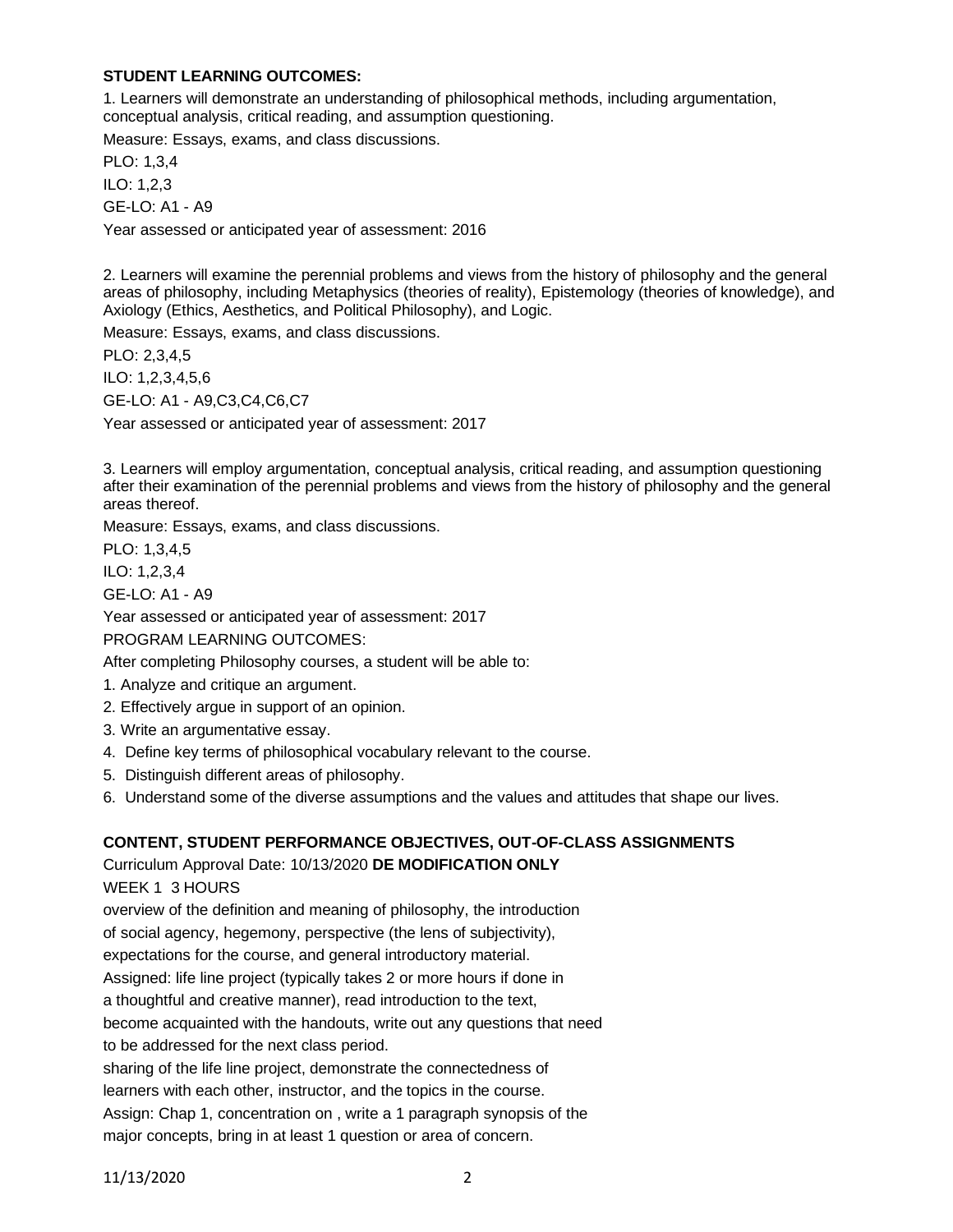### WEEK 2-3 6 HOURS

Reality and Metaphysics: Ancient, Contemporary, and Non-Western approaches:

Overview of the rationale for this inquiry, particularly for the ancient writers/thinkers and non-Western perspectives, and how these differ distinctly from Modern theorists (1600's to 1800's) 1. Assign: Readings on the ancient Greeks, hand-outs on the Moderns, and the non-Western selections, 1 page synopsis of concepts for each set of readings. First group assignment handed out: creation of a theory that discusses the requirements for reality, including an ontology. Hitch: the group must come to consensus on the matter. If no consensus can be developed, then they must develop a theory about why they could not come up with even an ontological perspective together. This will be due upon conclusion of this topic. A group paper must be turned in at that time

2.Reality and Metaphysics Continued: The approaches to the topic are further distinguished from Contemporary theorists in the so-called Post-Modern age -- particularly with the development of computer technology, drug culture, hip-hop, and the resurgence of conservativism in religion. Assign: completion of Chap 1, hand-outs, Upon completion of discussion, the groups will present their findings and turn in their paper in support of their unique theory.

#### WEEK 4 -5 6 HOURS

Epistemology: theories of knowledge from ancient to present from perspectives Western and Non-western, First World and Emerging World cultures, via gender/ethnicity/class. 1. Begin with an overview of the subject matter, its importance and relevance currently, and move to standard Western perspective which focus on rationalism: Greeks, Continental, and British -- class will focus on the nuances of text and theory, the student will be expected to have read the assigned readings closely as they will be alluded to in class, but not gone over step by step. Students should come in with specific questions they need to have addressed in an effort to have them take responsibility for their learning needs. We will make connections to the impact that these theories have made to modern education, government, identity, etc. Assignment: Chap 2 and 3, short essay on the meaning of knowledge and how one can verify when knowledge is attained, if ever. Standard 1 paragraph on the concepts presented in the readings.

2.Epistemology continued: Focus on the alternative approaches to the dominant Western ones. Begin with Asian writers, including Buddha, move toward a short selection of African and South American perspectives, and ultimately toward the more "radical" or "innovative" perspectives which compare First to Emerging World approaches, and the reasons for the differences, how those differences have political impact, and so forth. A similar discussion will focus on the notion of knowledge from a framework of gender/ethnicity/or class. Students will be given outside readings and be asked to 1. write one paragraph on concepts presented in each of the readings. 2. Take responsibility for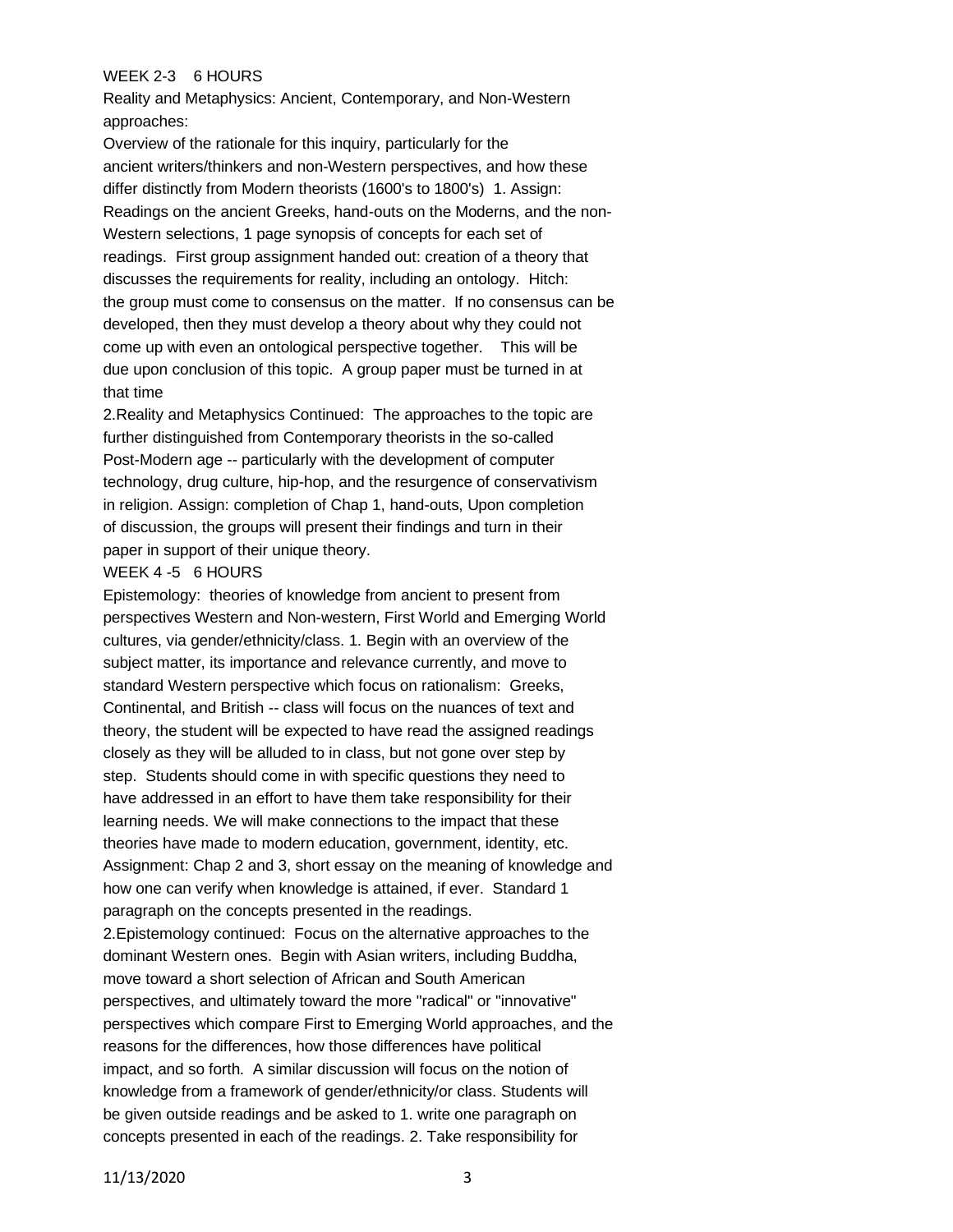one area that interests them and do a bit of additional reading on the topic and write a short paper on their discovery. The paper should demonstrate synthesis of theory, not summary. Students will be encouraged to share their findings with the class.

#### WEEK 6 3 HOURS

Truth and its relation to epistemology: chapter 4 and outside readings Class will discuss different interpretations of truth and tests thereof, relationalism, absolutism, pragmatism, etc. Students will be expected to write the 1 paragraph synopsis of concepts and begin preparing for their first exam by applying the information gleaned in the first 6 weeks to themes generated in the movie "The Matrix" of which we will watch sections in class. They will be given as one part of their exam, a selection of possible topics upon which to write concerning "The Matrix". This will constitute 1/3 of the overall examination grade.

WEEK 7-8 6 HOURS

Examination #1 Metaphysics, Epistemology, and Truth Assign: Chap. 5 on Religion

Discussion of the overview of religion as both a concept, means of social control, the criteria, and the difference between East/West, Modern/Ancient, Patriarchal/Gynofocal. Assign: Chap 5 selections on non-Western traditions. 1-2 page paper on at least one of the concepts presented and a demonstration of critical analysis of that topic. Due the next class period

2. Finish the Religion Section by exploring the major concepts of religion and how they have influenced society, individuals, etc. The students will be encouraged to share their own experiences with religion in a thoughtful manner within a group setting. It is at this time that students will be reminded of their term project due during the last week of the class. The due dates vary as students will be asked to present their project to the class. The criteria for the project must be critical analysis, synthesis of ideas, and creativity. The project need not be a traditional paper; however, a summary and source citation will be expected for non-essay projects. Assign: Chap 6: Ethics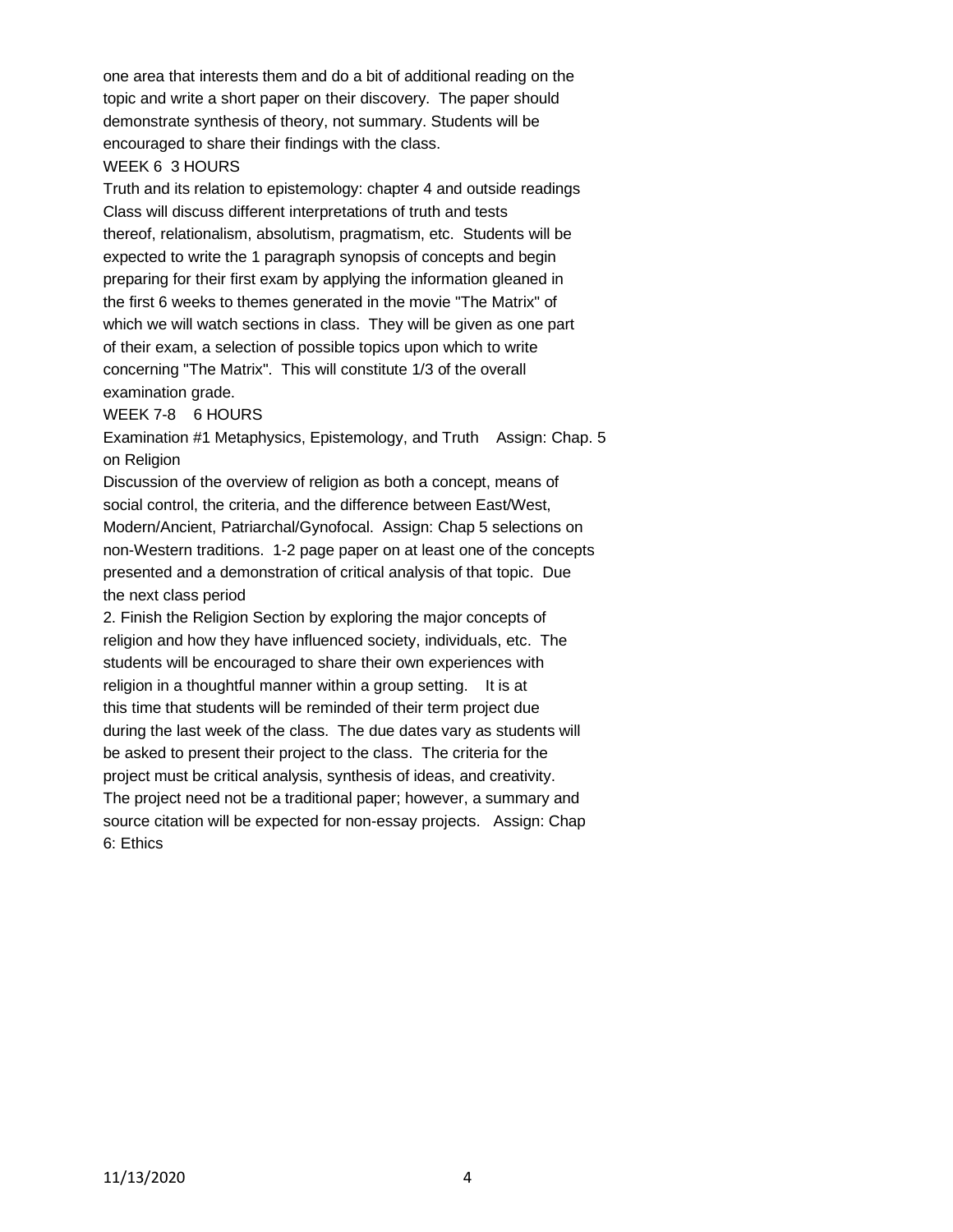## WEEK 9-10 6 HOURS

Overview of Ethics: Various theories and approaches -- Plato to the present, Western/non-Western; First and Emerging World cultures; gender/ethnicity/class;

Students will be encouraged to challenge theories about criteria of correct versus incorrect behavior, the ideas of goodness, moral psychology, etc. 1. Here students will be assigned a group project that will ask the group to take a current world event or social issue and examine it from a perspective of a particular theorist. They will attempt to look at the world through that writer's lens and then critically analyze their own feelings on the matter after trying on the perspective of another. The group will turn in a brief paper on their discovery.

2.Ethics continued with a focus on the non-traditional approaches. Students will be asked to continue with their readings and turn in a one page analysis of a particular concept presented in the text. Group presentations will commence upon completion of the topic. Assign: Chap 7 Freedom

#### WEEK 11 3 HOURS

Freedom: concepts and theories concerning the concepts of freedom primarily from a political perspective. Includes an introduction to existentialism. Write 1 page concept paper and read any handouts in addition to completing the chapter. Study for Exam #2

Exam #2 Religion, Ethics, and Freedom

WEEK 12-13 6 HOURS

Personal Identity, Ideas of the Self, Consciousness of the Self, and Agency:

Chapter 8 and handouts. 1.This section will require the student to discern a variety of approaches to the meaning, importance, and criteria for self-hood as discussed by writers (mostly Modern and Contemporary) from many perspectives. Students will be encouraged to investigate their own sense of self and how it relates to their interaction with the world, their interpretation of information, and so forth. A paper on their investigation will be expected upon the topic's conclusion. It is also at this time that important distinctions in the choice of criteria for identity - personal/subjective or externally imposed -- will be presented. 2.Personal Identity continued: inclusion of hip-hop culture, indigenous identities, reclaiming and renaming, etc. Paper due on identity at this time. Assign: Social Justice, Chap 9 and hand-outs. Short analysis paper expected on Social Justice upon the conclusion of the topic.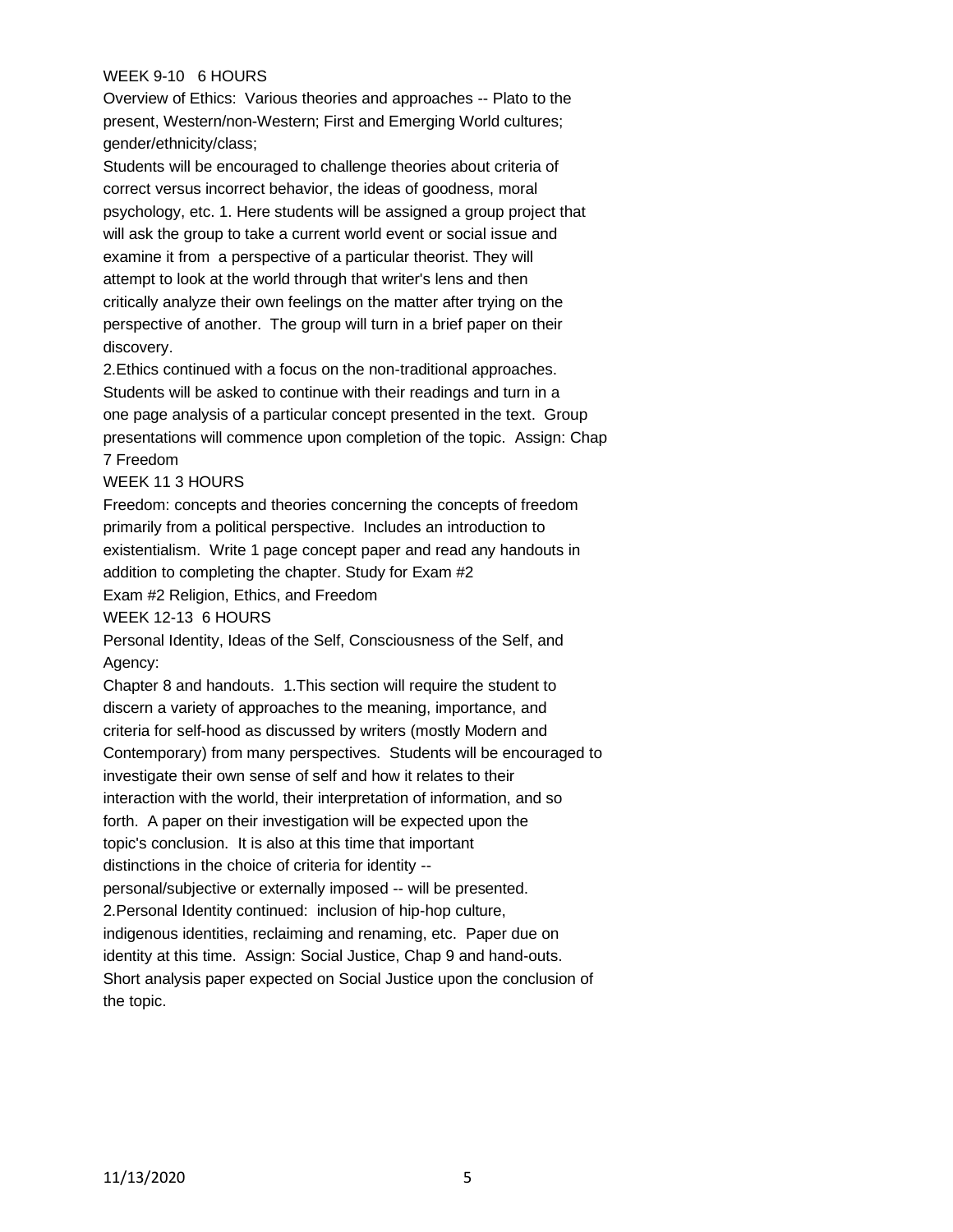### WEEK 14-15 6 HOURS

Social Justice: What is justice? Who decides? How is it created or enforced? Does it even exist? What are the barriers to a just society? These topics are often inflammatory and controversial. 1.We will discuss notions of democracy, inequities and how they become hegemonic and institutionally enforced. We will investigate social bias: gender, race, ethnicity, language, homophobia, ageism, etc. Students will be expected to attempt to engage in a thoughtful dialogue about difference and how it affects others, themselves, and the community. Assign: hand-outs, autobiography sketch of the student as a social agent: student will be asked to look closely at themselves as subjects of and participants forces of oppression. 2 continuation of Social Justice discussion: students are encouraged to bring in media representations of social issues (e.g. music/music videos, t.v., books, etc.)

Possible guest speakers at this time. Assign: Chap. 10 Aesthetics WEEK 16 3 HOURS Aesthetics: ideas of beauty, art, criteria for 'good' art, the socialpolitical impact of aesthetic ideas. Final concept analysis paper due. WEEK 17 3 HOURS Review of overarching ideas presented throughout the semester and connection of theories to the real-world. WEEK 18 2 HOURS Student Presentations and Projects and Final Examination at the assigned time

Included in content section.

# **METHODS OF INSTRUCTION:**

1) lecture with Socratic dialogue 2) small group projects 3) employ recent media: movies and anime to create a sense of relevance outside of the text 4) short writing assignments 5) assignment of a creative project that demonstrates an understanding and personal interpretation of one area of philosophical interest to the student.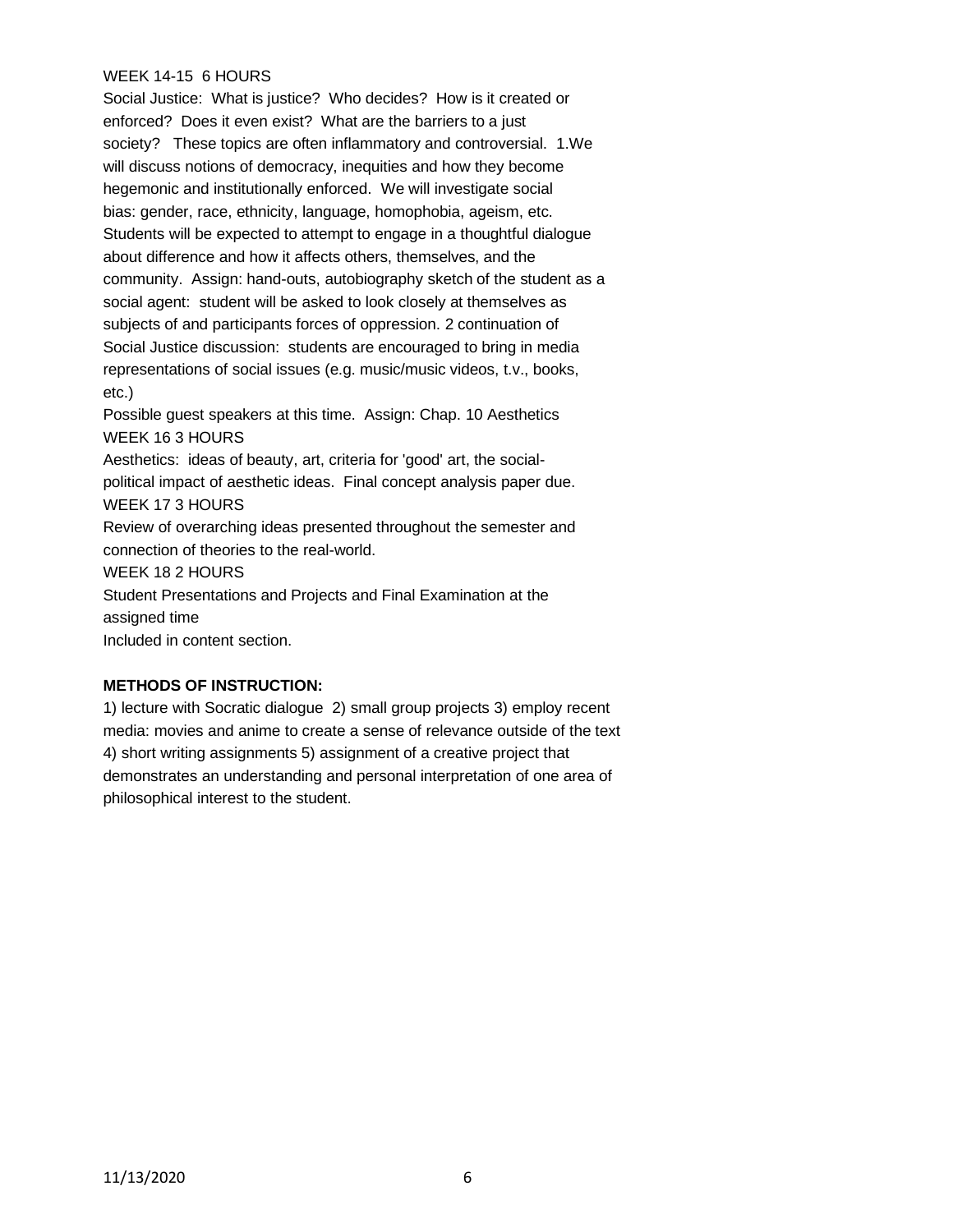# **METHODS OF EVALUATION:**

The types of writing assignments required: Written homework Essay exams Term papers Other: Group presentations. The problem-solving assignments required: Exams Other: Group projects The types of skill demonstrations required: Class performance The types of objective examinations used in the course: Multiple choice True/false Other category: None The basis for assigning students grades in the course: Writing assignments: 60% - 75% Problem-solving demonstrations: 15% - 25% Skill demonstrations: 15% - 25% Objective examinations: 5% - 10% Other methods of evaluation: 0% - 0%

# **REPRESENTATIVE TEXTBOOKS:**

Required:

Feinberg/Shafer-Landau. Reason and Responsibility: Readings in Some Basic Problems of Philosophy, 16th edition. Belmont, CA: Wadsworth-/Cengage Publishing, 2017 (available Jan 2016). Or other appropriate college level text.

ISBN: 1305502442

Reading level of text, Grade: 13+ Verified by: Ryan Scherbart